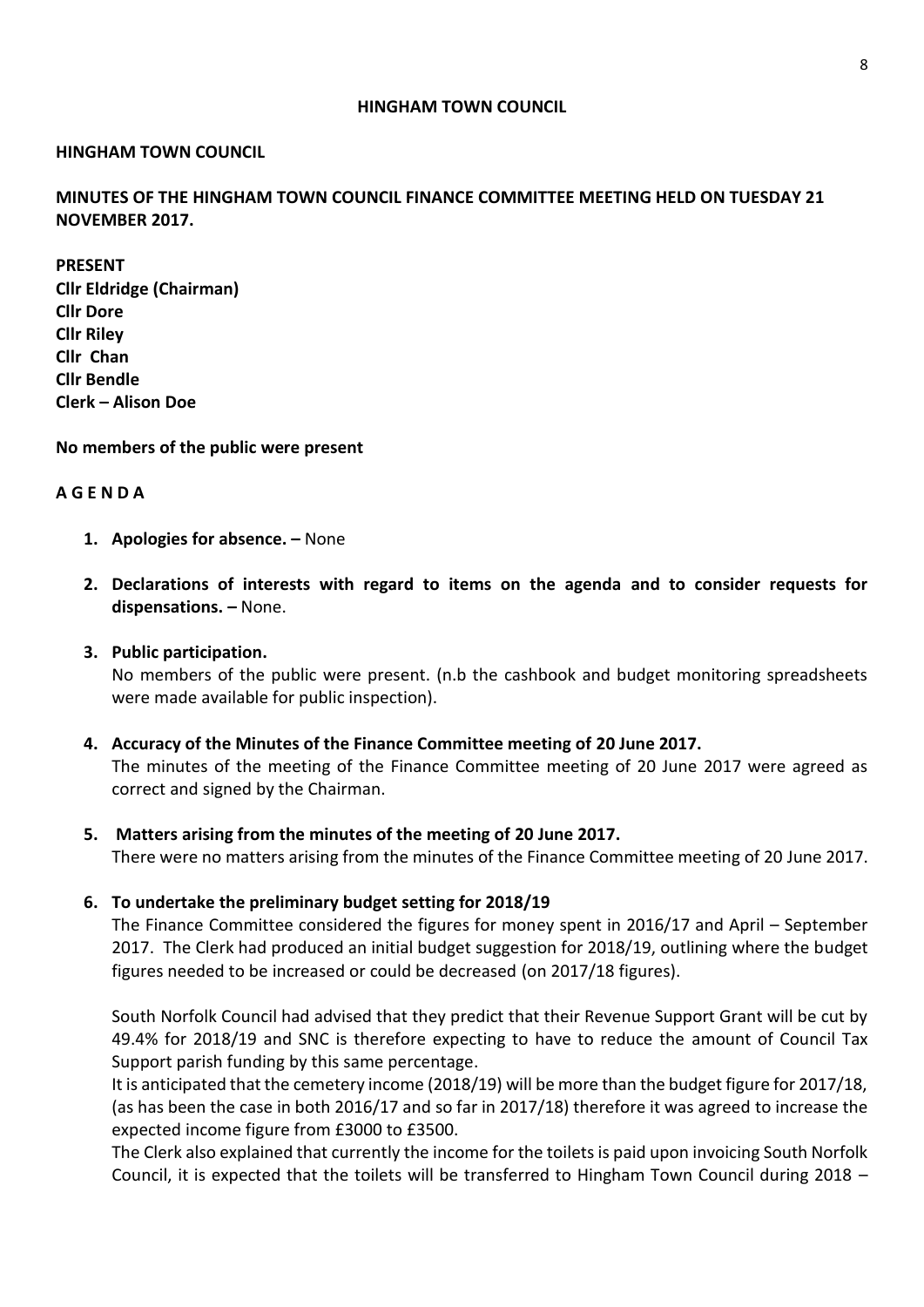along with the commuted sum from SNC, the budget/accounting for the toilets will therefore have to be amended at that time.

The Clerk explained that the grass cutting fee from Norfolk County Council had increased to £3,619.29 for 2017/18 – therefore this figure is to be used for 2018/19.

It was agreed that additional budget (expenditure) was required for Clerks Salary, NIC Contributions, Hall Hire, Printing Costs, Clerks Allowance (heating lighting etc, figure from HMRC) and Dog Bin Emptying. It was also agreed to include £5000 for contingency into the budget.

It was agreed that the budget (expenditure) figures could be reduced (from the 2017/18 figure) for Grass Cutting, Insurance, Cemetery Refurbishment, Memorial Repairs, Christmas Tree and Town Sign.

The agreed proposed draft budget to be presented to full council is attached as APPENDIX A.

# **7. To undertake the internal financial check.**

A random sample of transactions were cross referenced – between the cashbook, paying in book, cheque book, minutes, receipt book and invoices. No errors were found.

The meeting ended at 9.15pm

……………………………………………………………………….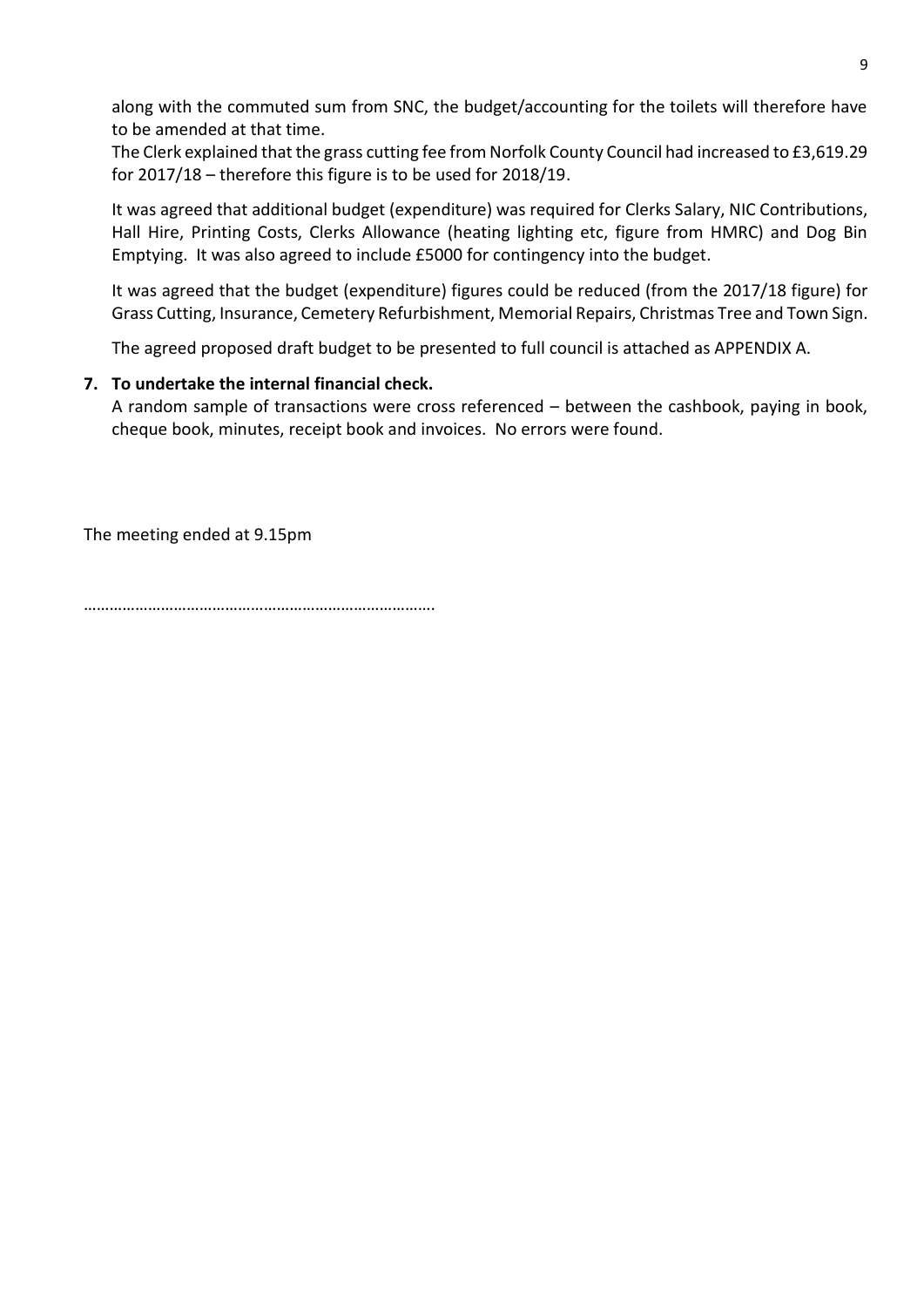|                    | <b>PROJECTED EXPENDITURE</b>                                  | 2017/18                          |                             |                              |                       | Current Year to sept 2017 |                     | <b>PROPOSED BUDGET</b> |
|--------------------|---------------------------------------------------------------|----------------------------------|-----------------------------|------------------------------|-----------------------|---------------------------|---------------------|------------------------|
|                    |                                                               | Budget Agreed meeting 03/01/2017 |                             |                              | <b>NET</b>            | VAT                       | <b>TOTAL</b>        | 2018/19                |
| 2016.17 net totals |                                                               |                                  |                             |                              |                       |                           |                     |                        |
|                    | <b>Contingency</b>                                            |                                  |                             |                              |                       |                           |                     | £5,000.00              |
| £5,729.73 Energy   | <b>Footway lighting</b>                                       |                                  | £7,000.00                   | <b>CAPITAL</b>               | £2,868.66             | £573.72                   | £3,442.38           | £7,000.00              |
|                    | £3,000.42 Maintenance                                         |                                  | £4,000.00                   |                              | £1,470.96             | £294.18                   | £1,765.14           | £4,000.00              |
| £1,010.67 Repairs  |                                                               |                                  | £1,000.00                   |                              | £0.00                 |                           | £0.00               | £1,000.00              |
|                    | £0.00 Replacements                                            |                                  |                             | £3,000.00                    | £1,922.41             | £384.48                   | £2,306.89           | £3,000.00              |
|                    |                                                               |                                  |                             |                              | £0.00                 |                           | £0.00               |                        |
|                    | <b>TOTAL</b>                                                  | £12,000.00                       |                             |                              | £6,262.03             | £1,252.38                 | £7,514.41           |                        |
|                    | <b>Open spaces</b><br>£6,826.24 Handyman salary               |                                  | £7,000.00                   |                              | £3,377.92             |                           | £3,377.92           | £7,000.00              |
|                    | £9,495.38 Grasscutting                                        |                                  | £12,000.00                  |                              | £4,753.76             | £950.78                   | £5,704.54           | £11,000.00             |
|                    | £5,990.00 Trees, ditches                                      |                                  | £4,000.00                   |                              | £260.00               |                           | £260.00             | £4,000.00              |
|                    | £72.42 Maintenance/equipment                                  |                                  | £100.00                     |                              | £30.62                | £1.83                     | £32.45              | £100.00                |
|                    | £0.00 Church Yard repairs/Maintenance                         |                                  | £500.00                     |                              | £15.00                |                           | £15.00              | £500.00                |
|                    | Cemetery refurbishment<br>£990.00 Cemetery / memorial repairs | estimated                        | £500.00<br>£3,000.00        |                              | £43.95<br>£975.00     | £8.79<br>£195.00          | £52.74<br>£1,170.00 | £300.00<br>£1,000.00   |
|                    | £116.49 Skatepark                                             |                                  | £100.00                     |                              | £66.50                | £13.30                    | £79.80              | £100.00                |
|                    | £120.00 Church Lights                                         |                                  | £60.00                      |                              | £0.00                 |                           | £0.00               | £60.00                 |
|                    | £3,431.00 Parish Partnership                                  |                                  | estimated CIL could be used | £5,000.00                    | £4,500.00             |                           | £4,500.00           |                        |
|                    | church car park drain<br><b>TOTAL</b>                         | estimated                        |                             | £4,000.00                    | £0.00                 |                           | £0.00               |                        |
|                    | <b>Amenities</b>                                              | £27,260.00                       |                             |                              | £14,022.75            | £1,169.70                 | £15,192.45          |                        |
|                    | £0.00 Church clock repairs, maintenance                       |                                  | £500.00                     |                              | £0.00                 |                           | £0.00               | £500.00                |
|                    | £1,185.87 Bus shelters                                        |                                  | £500.00                     |                              | £0.00                 |                           | £0.00               | £500.00                |
|                    | £3,688.80 Community car scheme                                |                                  | £2,500.00                   |                              | £423.50               |                           | £423.50             | £2,500.00              |
|                    | £269.17 Christmas tree, lights                                |                                  | £400.00                     |                              | £0.00                 |                           | £0.00               | £300.00                |
|                    | £0.00 Town sign<br>Toilet cleaning products/ holiday          |                                  | £1,000.00                   |                              | £0.00                 |                           | £0.00               | £0.00                  |
| £753.37 cover      |                                                               |                                  | £655.00                     |                              | £262.28               | £26.39                    | £288.67             | £655.00                |
|                    | £2,819.60 Toilet cleaning salary                              |                                  | £2,775.00                   |                              | £1,383.20             |                           | £1,383.20           | £2,775.00              |
|                    | Rates, cemetery, water inc fairland                           |                                  |                             |                              |                       |                           |                     |                        |
|                    | £93.76 stand pipe                                             |                                  | £140.00<br>£180.00          |                              | £246.35<br>£0.00      |                           | £246.35<br>£0.00    | £140.00<br>£600.00     |
|                    | £0.00 Dog bin emptying<br>£85.88 replacement dog bins         | (2 bins)                         |                             | £180.00 REPLACE WITH         | £0.00                 |                           | £0.00               |                        |
|                    | £0.00 replacement grit bins                                   | (1 bin)                          |                             | £160.00 dog/grit/litter bins | £0.00                 |                           | £0.00               | £200.00                |
|                    | <b>TOTAL</b>                                                  | £8,990.00                        |                             |                              | £2,315.33             | £26.39                    | £2,341.72           |                        |
|                    | <b>Administration</b>                                         |                                  |                             |                              |                       |                           |                     |                        |
|                    | £8,925.60 Clerk's salary                                      |                                  | £9,500.00                   |                              | £4,478.40             |                           | £4,478.40           | £10,500.00             |
|                    | Stationery, post, phone (INC<br>£183.97 SOFTWARE)             |                                  | £500.00                     |                              | £85.63                | £1.68                     | £87.31              | £300.00                |
|                    | £369.00 Chair's allowance                                     |                                  | £369.00                     |                              | £369.00               |                           | £369.00             | £369.00                |
|                    | £300.56 NI - employers contribution                           |                                  |                             | £250.00 YEAR TO DATE         | £148.94               |                           | £148.94             | £300.00                |
|                    | £2,288.37 Insurance                                           |                                  | £2,400.00                   |                              | £1,657.08             |                           | £1,657.08           | £2,000.00              |
|                    | £659.00 Hall hire<br>£1,072.16 Subs/training                  |                                  | £500.00<br>£750.00          |                              | £250.00<br>£387.29    |                           | £250.00<br>£387.29  | £600.00<br>£750.00     |
| £985.00 Audit      |                                                               |                                  | £600.00                     |                              | £157.50               |                           | £157.50             | £600.00                |
|                    | £0.00 Advertising/publicity                                   |                                  | £800.00                     |                              | £0.00                 |                           | £0.00               | £800.00                |
|                    | £0.00 Elections                                               |                                  | £800.00                     |                              | £0.00                 |                           | £0.00               | £800.00                |
|                    | £36.00 Payroll admin fees<br>Printing costs lease and metered |                                  | £120.00                     |                              | £72.00                |                           | £72.00              | £120.00                |
|                    | £633.86 printing)                                             |                                  | £600.00                     |                              | £254.45               | £50.01                    | £304.46             | £650.00                |
|                    | £18.32 PENSION                                                |                                  |                             | £50.00 estimated             | £18.32                |                           | £18.32              | £50.00                 |
|                    | CLERKS ALLOWANCE HEATING/ELEC                                 |                                  |                             |                              |                       |                           |                     |                        |
| £300.00 ETC        |                                                               |                                  | £200.00                     |                              | £216.00               |                           | £216.00             | £216.00                |
|                    | <b>TOTAL</b><br><b>Grants and Donations</b>                   | £17.439.00                       |                             |                              | £8,094.61             | £51.69                    | £8,146.30           |                        |
|                    |                                                               |                                  | £2,000.00                   |                              | £250.00               |                           | £250.00             | £2,000.00              |
|                    |                                                               |                                  |                             |                              | £0.00                 |                           | £0.00               |                        |
|                    | <b>TOTAL</b>                                                  | £2,000.00                        |                             |                              | £250.00               | £0.00                     | £250.00             |                        |
|                    | <b>S137</b>                                                   |                                  |                             |                              |                       |                           |                     |                        |
|                    | £40.00 general                                                |                                  | £100.00                     |                              | £40.00                |                           | £40.00              | £100.00                |
|                    | £53.00 Automated Defibrillator                                |                                  | £200.00                     |                              | £0.00                 |                           | £0.00               | £200.00                |
|                    |                                                               |                                  |                             |                              | £0.00                 |                           | £0.00               |                        |
|                    | <b>TOTAL</b>                                                  | £300.00                          |                             |                              | £40.00                | £0.00                     | £40.00              | £72,585.00             |
|                    | events                                                        |                                  |                             |                              |                       |                           |                     |                        |
|                    | <b>EASTER MARKET</b>                                          |                                  |                             |                              | £0.00                 |                           | £0.00               |                        |
| events             | Summer Market                                                 |                                  |                             |                              | £0.00                 |                           | £0.00               |                        |
|                    |                                                               |                                  |                             |                              |                       |                           | £0.00               |                        |
|                    | Christmas                                                     |                                  |                             |                              | £0.00                 |                           |                     |                        |
| £1,708.00          |                                                               |                                  |                             |                              | £0.00                 | £0.00                     | £0.00               |                        |
|                    |                                                               | general                          |                             | capital                      |                       |                           |                     |                        |
|                    |                                                               | £67,989.00<br><b>TOTAL</b>       |                             | £79,989.00                   | £12,000.00 £30,984.72 | £2,500.16                 | £33,484.88          |                        |